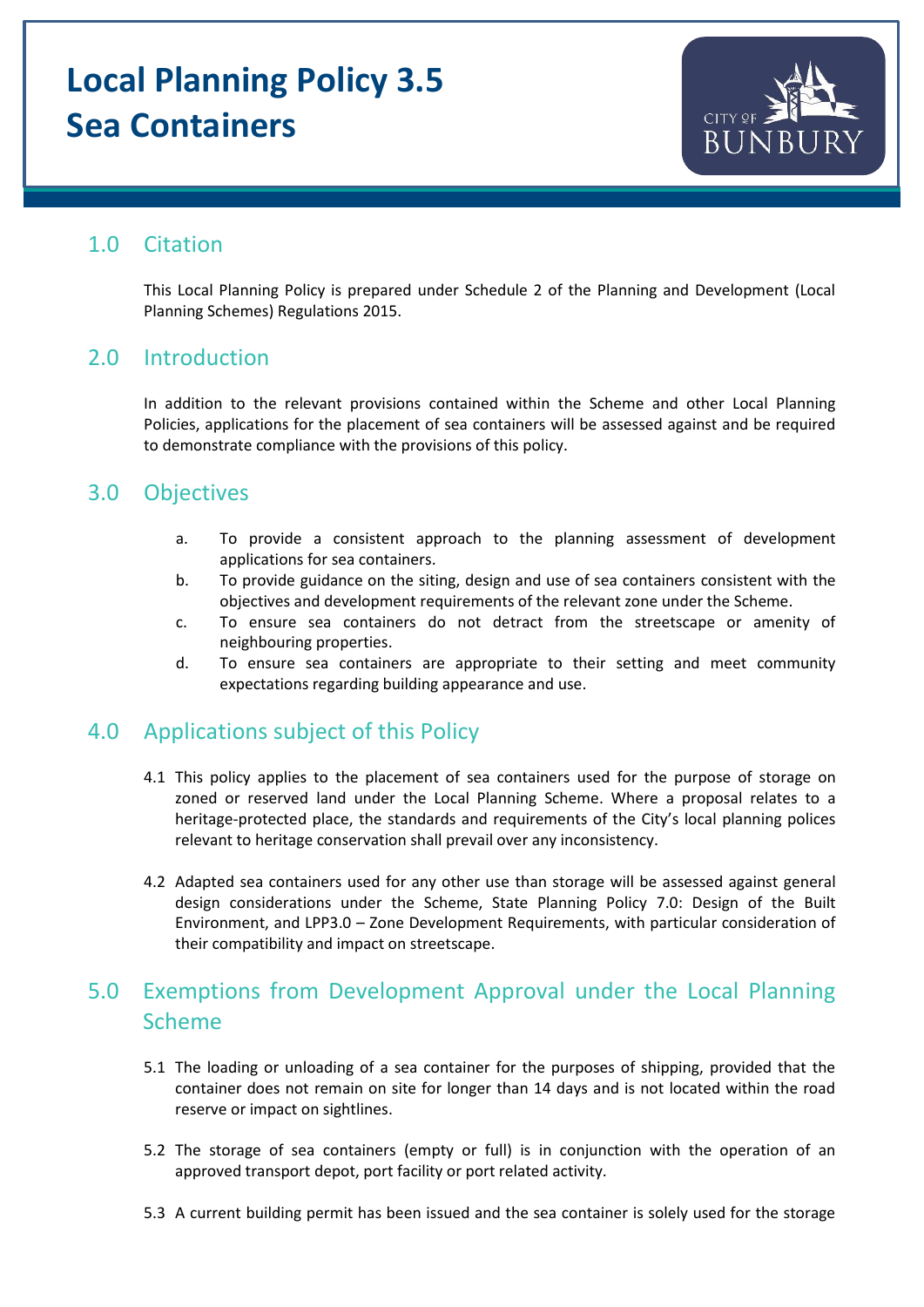of building materials, plant, machinery or equipment in conjunction with the approved building works; in which such circumstances:

- (i) a sea container must not be placed on the premises prior to the issue of a building permit and must be removed immediately upon the completion of construction or the expiry of the building permit.
- (ii) construction works must be actively undertaken on the lot / development site and are not to lapse for any period greater than 30 days.
- (iii) a sea container must be contained wholly within the property boundary of the subject lot and must not impact on pedestrian or vehicle movements in any way or obstruct pedestrian or bicycle pathways or vehicle sight lines.

# 6.0 Policy Provisions

#### **Residential - Development standards for the siting of a sea container where the R-Codes apply**

- 6.1 Development proposals for the placement and use of a sea container as an outbuilding is to comply with the definition of an outbuilding under the R-Codes and the following development standards.
	- a. limited to one 20ft sea container (6.10m length, 2.44m width, 2.59m height) per lot and located to the rear of the dwelling.
	- b. comply with all applicable R-Code requirements and provisions of LPP3.5 Outbuilding and minor structures.
	- c. be in good condition free of rust or corrosion and clad and/or painted in a uniform colour to complement the surrounding built form or landscape to the satisfaction of the City.
	- d. stormwater is to be collected and discharged on site and/or connection to an approved point of discharge.

#### **Non-residential - Development Standards for commercial storage**

- 6.2 Development proposals for the placement and use of a sea container for storage is to comply with the following development standards.
	- a. one sea container restricted to a maximum size of a 40ft container (12.19m length, 2.44m width, 2.59m height) per lot within Regional Centre Zone, District Centre Zone, Neighbourhood Centre Zone, Local Centre Zone, Mixed Use – Commercial, Mixed Use – Residential, Tourism, Service Commercial Zone, Private Community Purpose, and Rural Zone.
	- b. sited to the rear of the premises and located behind the primary building, or where no building exists, is located behind the building front setback line of adjoining premises or is setback a minimum distance of not less than 12 metres from the property boundary to a primary or secondary street, whichever is the greater.
	- c. screened from view from any public street or public open space.
	- d. be used for purposes ancillary or incidental to the primary use of the premises, unless permissible under the Scheme.
	- e. stormwater is to be collected and discharged on site and/or connection to an approved point of discharge.
	- f. be in good condition free of rust or corrosion and clad and/or painted with approved colours, materials and finishes. The paint colour is to be consistent with the surrounding built form or natural environment to blend the container with its surrounding environment.